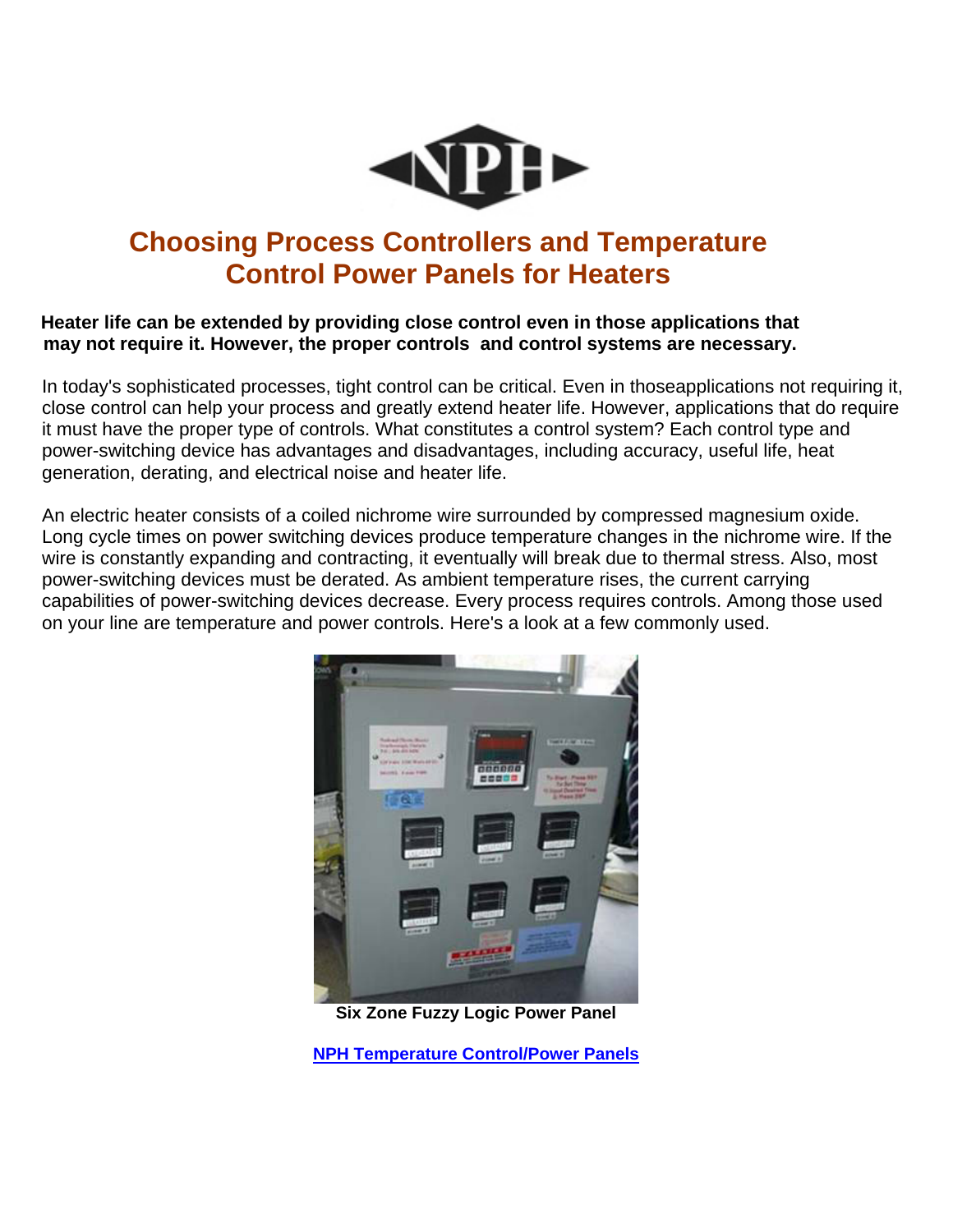



**Bulb and Capillary Thermostat Communisty Communisty Communisty Provide an MDR Switched Power Panel** 

## **Temperature Control Types:**

**Bulb-and-Capillary Thermostats:** Relatively easy to operate, a bulb-and-capillary thermostat simply requires the user to set the dial to the required temperature. As the temperature increases, fluid in the capillary expands. The fluid pushes against the bellows and turns the switch off near the desired temperature. As the fluid cools, the pressure on the bellows reduces and the switch turns on, providing a control voltage to the coil of either an electromechanical contactor or mercury-displacement relay (MDR). This is a slow process, which reduces system accuracy.

**Electronic PID Temperature Controls:** A PID control accepts a thermocouple or RTD input from the process and provides a control voltage to an electromechanical contactor or MDR. Some what complicated to program, most modern temperature controls have an autotune feature that enables the control to program itself to match process specifications. It also can be purchased with an AC or DC output, which provides the gate signal to turn on and off solid-state relays, or a 4 to 20 mA signal to control burstfired SCR's.

## **Power-Switching Devices:**

**Electromechanical Contactors:** With this device, control voltage from the temperature control pulls in a spring-loaded coil that brings the contacts together, allowing voltage to flow to the heater. These contactors should not be cycled faster than once every 30 sec. Due to carbon build-up on the contacts and wear on the coils, they have a limited life. Accuracy is poor due to the cycle time. Electrical noise is generated on the line and heater life is short.

**Mercury-Displacement Relays:** MDR's operate much like an electromechanical contactor. The devices use encapsulated mercury as the contact media. They have a 5 sec cycle time for fast response and slightly better control. The enclosed coil generates heat up to approximately 23 W per three-pole contactor. Use the manufacturer's derating curves for higher than- normal ambient temperatures. Many plants do not allow mercury in their facilities, which limits MDR usage. Electrical noise is generated, but heater and relay life are longer than an electromechanical contactor.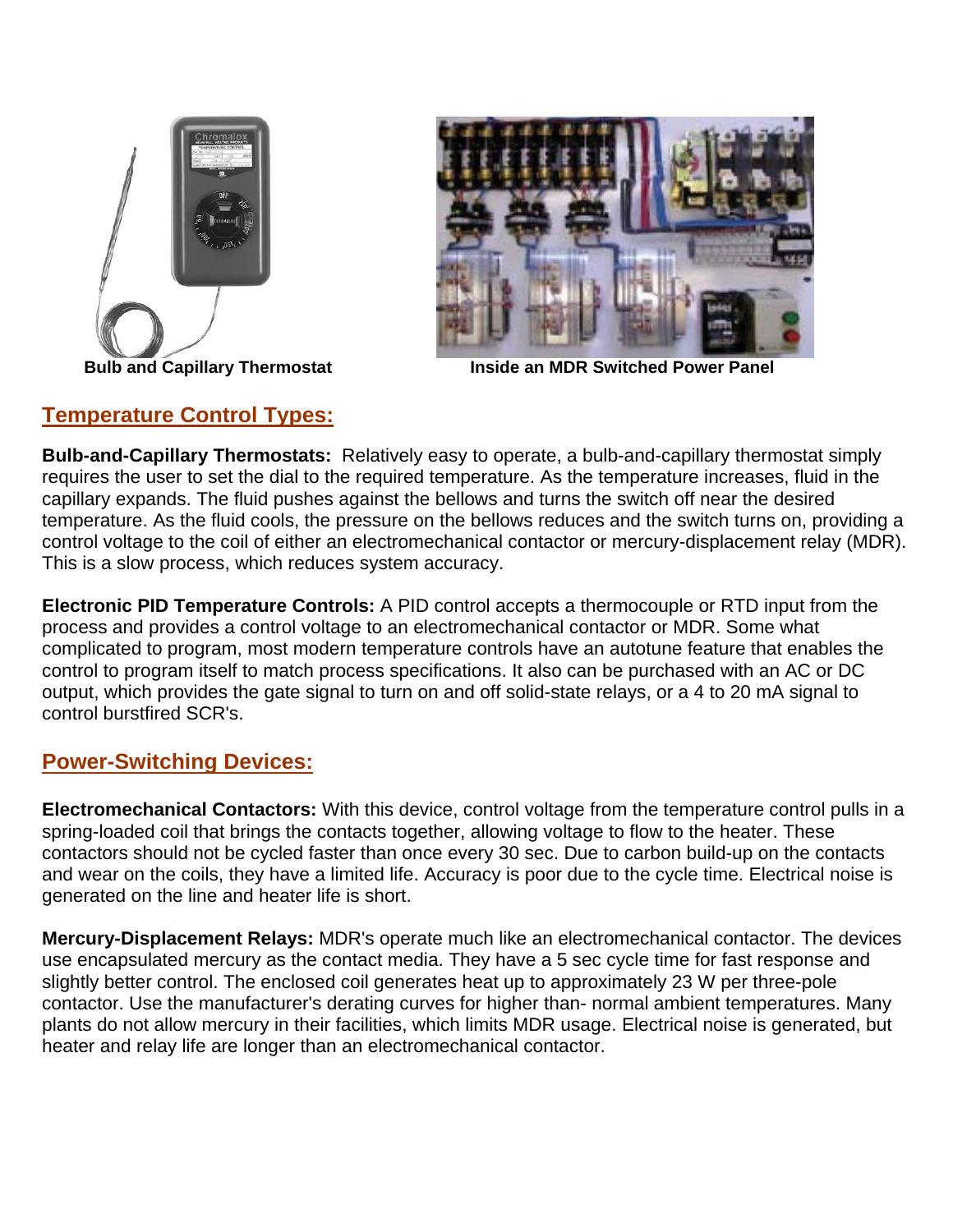**Solid-State Relays:** Competitive with MDR's, solid-state relays have a cycle time of 1 sec and provide good control accuracy. They generate heat at 1.5 W per A switched per leg. Remember to take this into consideration when usingthem in non-vented electrical enclosures. Use the manufacturer's derating curves for higher than normal ambient temperatures. Little or no electrical noise is generated and heater and relay life are long.

**Burst-Fired SCR's:** The cycle time for a burst-fired SCR can be as fast as 16 ms. SCR's provide tight temperature control but also generate heat. Therefore, higher current units must be fan cooled. This must be taken into account whendesigning and sizing an electrical enclosure. Little or no electrical noise is generated and heater and SCR life are long. As a general rule of thumb, if you have a non-circulating application and tight control is not required, you can use thermostats and contactors or MDR's. If, however, you have a flowing media, a PID control with solid-state relays or SCR's will be required to provide the type of control necessary for your application.

# **SCR-Power Theory Technical Manual.pdf**

## **[View Temperature Control Sigle Zone Power Panels](https://www.nph-processheaters.com/_assets/uploads/pdfs/Temperature%20Control%20Power%20Panels/Single%20Zone%20Temp.%20Control%20Power%20Panel%20with%20Process%20and%20High%20Limit%20Controller.pdf)**

# **Practical Applications:**

Do you know which type of control system is best under a number of different circumstances? The following examples provide practical applications and explain why certain systems are more suited for some processes than others.

### **Scenario 1:**

Assume you want to heat and maintain a tank of water at 180°F (82°c), ±15°F. Parts are dipped into the tank for degreasing. You think you want to use an immersion heater with controls, but should you? For this application, you can use a bulb-and-capillary thermostat with an electromechanical contactor. Tight control is not necessary, so this combination is suitable. If you want to increase the life of the power switching device, use a thermostat with an MDR. Be sure that heater is sized properly so the MDR will cycle on a regular basis. If it remains in the closed mode for an extended period of time, the enclosed coil will build up a lot of heat and raise the temperature inside your control cabinet.

### **Scenario 2:**

Again, assume you have a tank of water you want to heat and maintain at 180°F (82°c)  $\pm$  5°F. You are cleaning filter membranes and do not want any possible contact between the heater and the membrane. Water is passing through a circulation heater at 50 gal/min. What type of control should you use? A PID control with solid-state relays will work, and this combination will provide the required accuracy. Why don't you see a PID control with an electromechanical contactor or MDR? With the contactor, 208.5 lb of water will flow through the heater between control cycles. The control system cannot possible keep up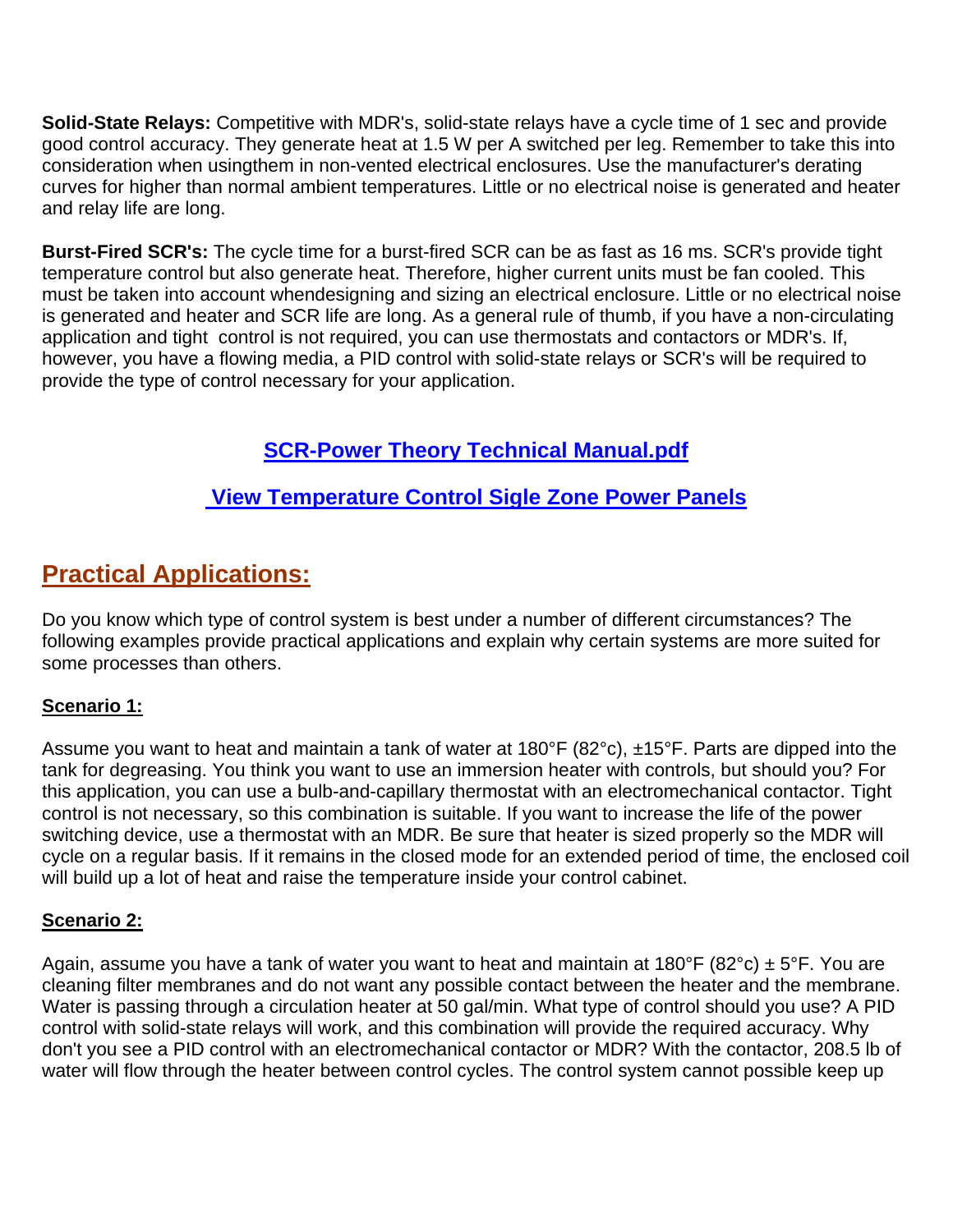and maintain the desired accuracy. The same holds true for a MDR with almost 35 lb of water flowing through the system between cycles.

#### **Scenario 3:**

Again, you have a tank of water you want to heat and maintain at 180°F (82°c)  $\pm$  2°F. You want to circulate the water at 50 gal/min through theheater, then pull water off the tank and mix it with an acid. If the water is too warm, the acid will change color and be useless. What should you use? A PID/SCR combination is the only control system fast enough to keep up with the process and maintain the required accuracy. As with any electric heater application an approved high temperature control limit is required.



 **[View Industrial Process Heaters-NPH Sensor & Control Inc](https://www.nph-processheaters.com/industrial-process-electric-heaters-products/)**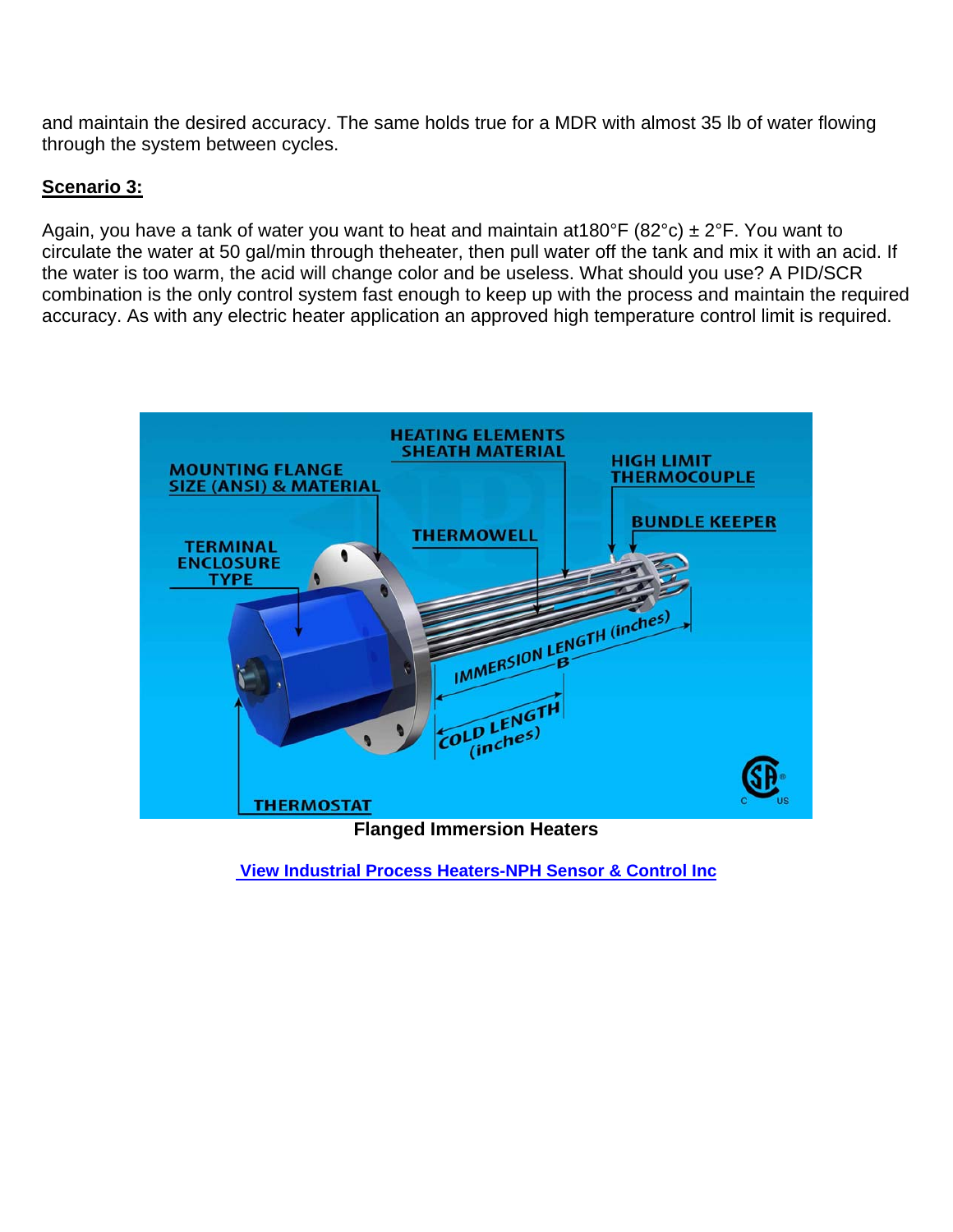

 **Fuzzy Logic and PID Digital Temperature Controllers** 

 **[Guide-Fuzzy Logic & PID Temperature Controllers](https://www.nph-processheaters.com/fuzzy-logic-pid-temperature-controllers/)**



 **Solid State Relays (SSRs) and SCRs** 

 **[Review & Buy Solid State Relays \(SSR's\)](https://www.nph-processheaters.com/solid-state-relays-ssrand39s/)**